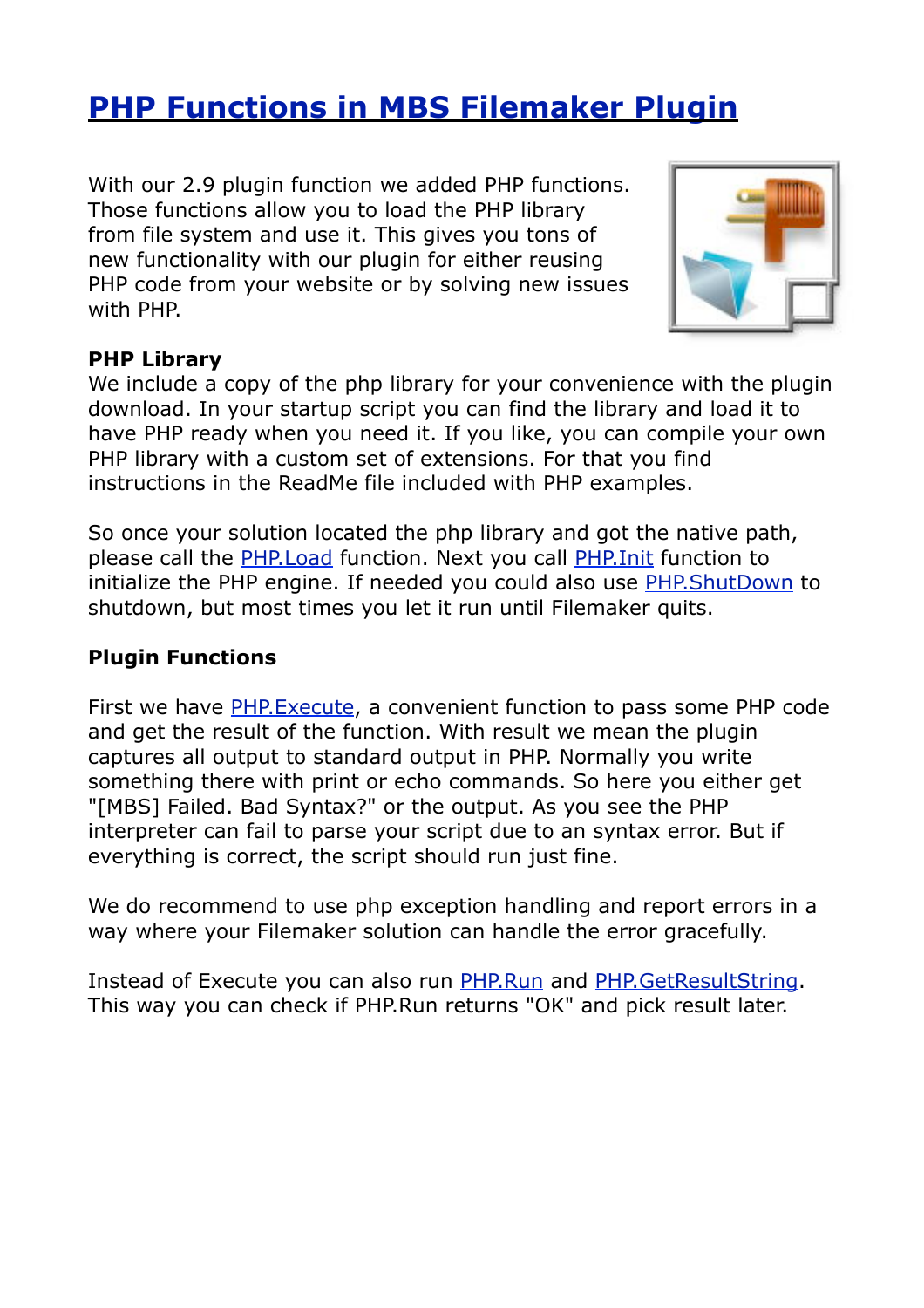# **Variables**

PHP has global variables and we have a couple of plugin functions related to it. With [PHP.ExistsVariable](http://www.mbsplugins.eu/PHPExistsVariable.shtml) you can check if a variable with a given name exists. With [PHP.SetVariable](http://www.mbsplugins.eu/PHPSetVariable.shtml) you can set a variable with a text value. And PHP. GetVariable gives you a variable value as text. If the variable is not text, it will be converted. You can of course use JSON or Base64 functions here for handling binary or object data.

# **Text Encoding**

Our plugin expects text from PHP to be ISO 8859-1 encoded and also all text passed in for source code or variables. Maybe we someday change that to UTF-8. To be save you can of course use base64 encoding for your data, especially for passing raw byte strings.

# **Callback**

Our plugin defines a new PHP module called FilemakerModule. This module has 3 functions: FMScript, FMEvaluate and FMExecuteSQL.

You can call FMScript in your PHP script and pass up to three parameters. This function works like [FM.RunScript.](http://www.mbsplugins.eu/FMRunScript.shtml) First is the name of a database file, second the name of the script and third the optional text parameter. The plugin will call the script soon. Soon as Filemaker script calls from plugin are queued and executed later. Example:

```
echo FMScript("Simple_php", "TestScript", "Hello World");
```
The FMEvaluate function takes a text parameter with a string to evaluate. This way you can query things from Filemaker like variables or call functions. Useful for functions like Get(UserName).

Example: echo FMEvaluate("1+2"); echo FMEvaluate("Get(UserName)");

The FMExecuteSQL function now runs SQL code just like [FM.ExecuteSQL.](http://www.mbsplugins.eu/FMExecuteSQL.shtml) First parameter is the SQL command. Second parameter defines the ASCII code of the column delimiter and third parameter the row delimiter. Default for column delimiter is tab (9) and for rows it is return (13). The result is passed back to PHP. Example:

echo FMExecuteSQL("select \* from Contacts");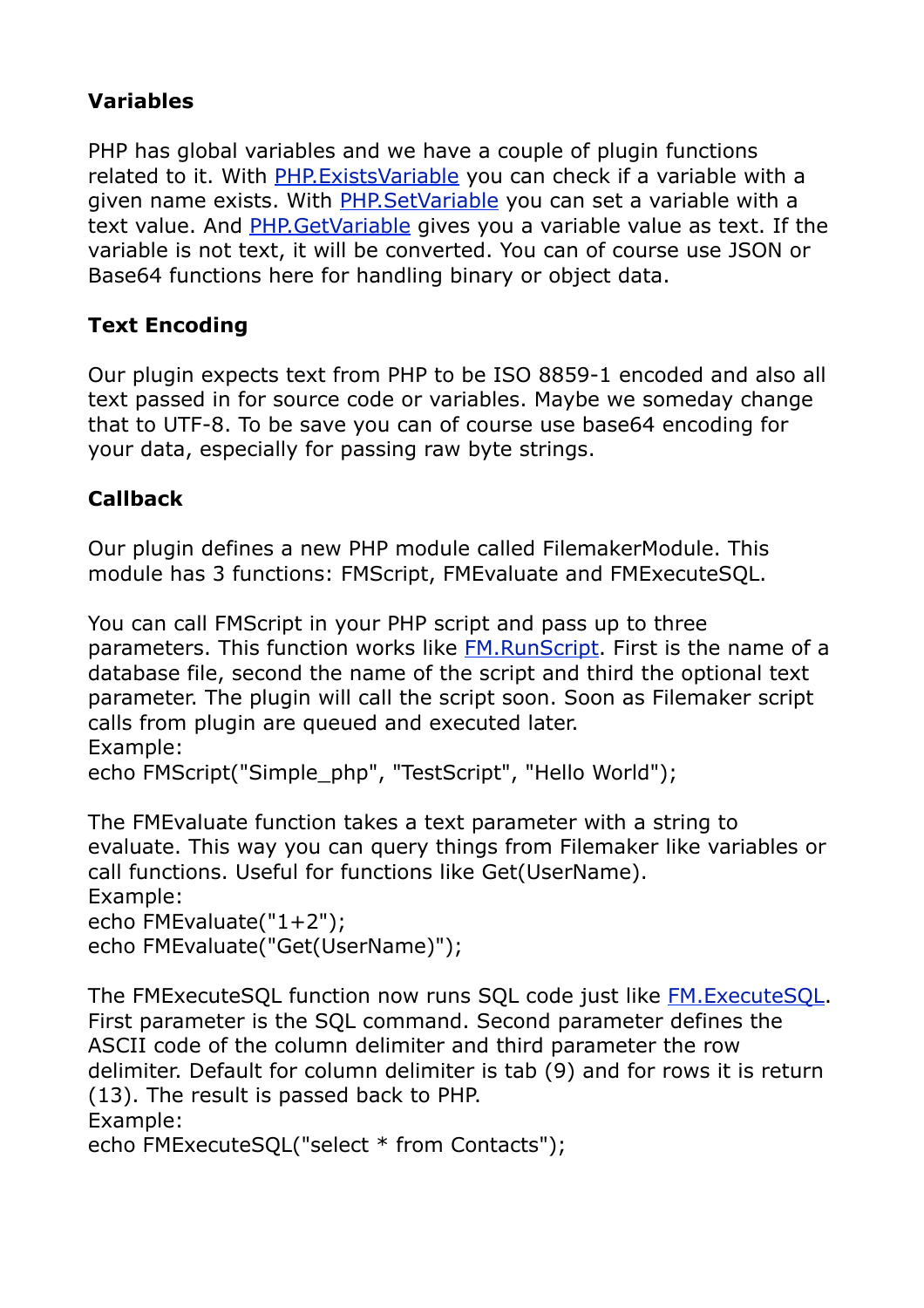#### **Extensions**

```
To get the list of extensions, you can run this PHP code:
print_r(get_loaded_extensions());
This shows currently on Mac OS X:
Array
(
[0] => Core
[1] => date
[2] => ereg
[3] => libxml
[4] => pcre
[5] => sqlite3
[6] => zlib
[7] = > bcmath
[8] = > bz2[9] => calendar
[10] => ctype
[11] => curl
[12] => dom
[13] == hash
[14] => fileinfo
[15] => filter
[16] = > ftp
[17] => SPL
[18] => iconv
[19] = \frac{1}{5} json
[20] => session
[21] = > PDO
[22] => pdo sqlite
[23] => standard
[24] => posix
[25] => Reflection
[26] => Phar
[27] => SimpleXML
[28] = > soap
[29] = \gt; sockets
[30] => exif
[31] => tokenizer
[32] = > xml[33] => xmlreader
[34] => xmlwriter
[35] = > zip[36] => FilemakerModule
)
```